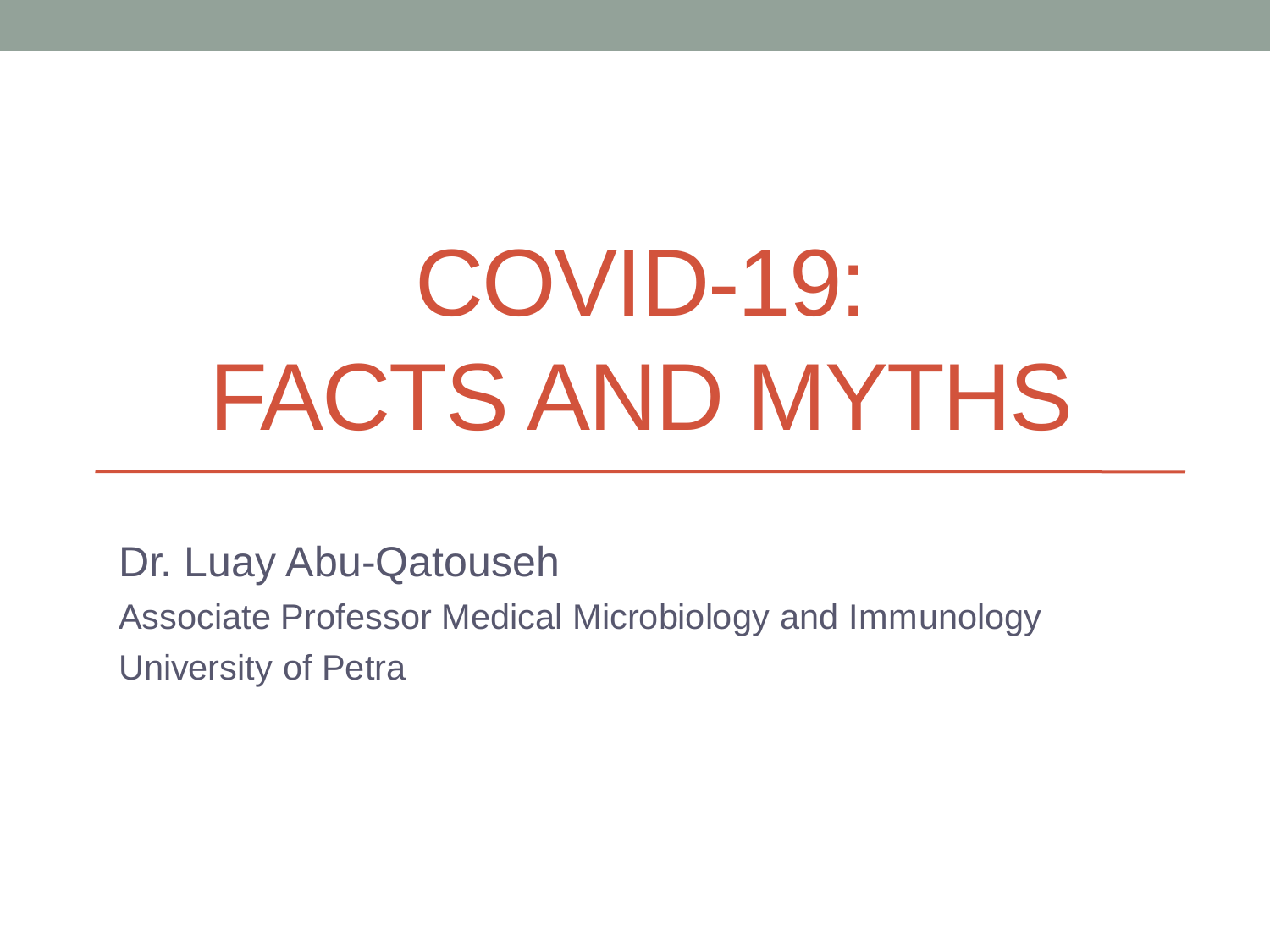### **Facts**

- **What is COVID-19?**
- The disease associated with the new corona virus discovered in 2019
- **What is SARS-CoV-2?**
- The 2019 novel coronavirus is now named severe acute respiratory syndrome coronavirus-2 (SARS-CoV-2)
- SARS-CoV-2 was first identified in humans in China and was not previously reported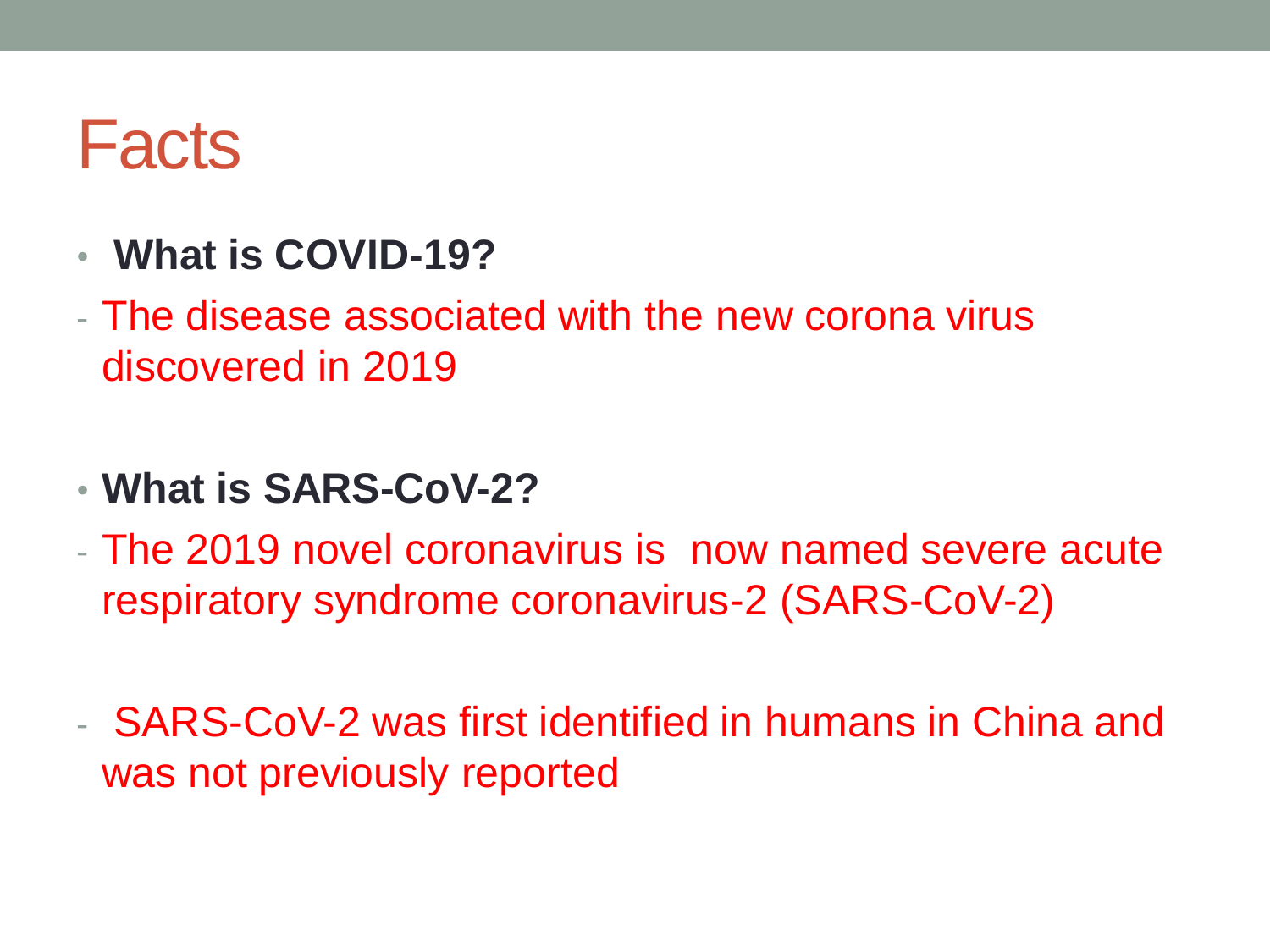### **Facts**

### • **Coronaviruses**

Coronaviruses are viruses that circulate among animals but some of them are also known to affect humans.

- enveloped viruses
- positive-sense-single-stranded-RNA genome
- nucleocapsid of helical symmetry.
- The genome size : 27 to 34 kilobases, (the largest among known RNA viruses)
- "crown" or "halo" shape (as viewed under two-dimensional transmission electron microscopy, due to the surface covering in club-shaped protein spikes.



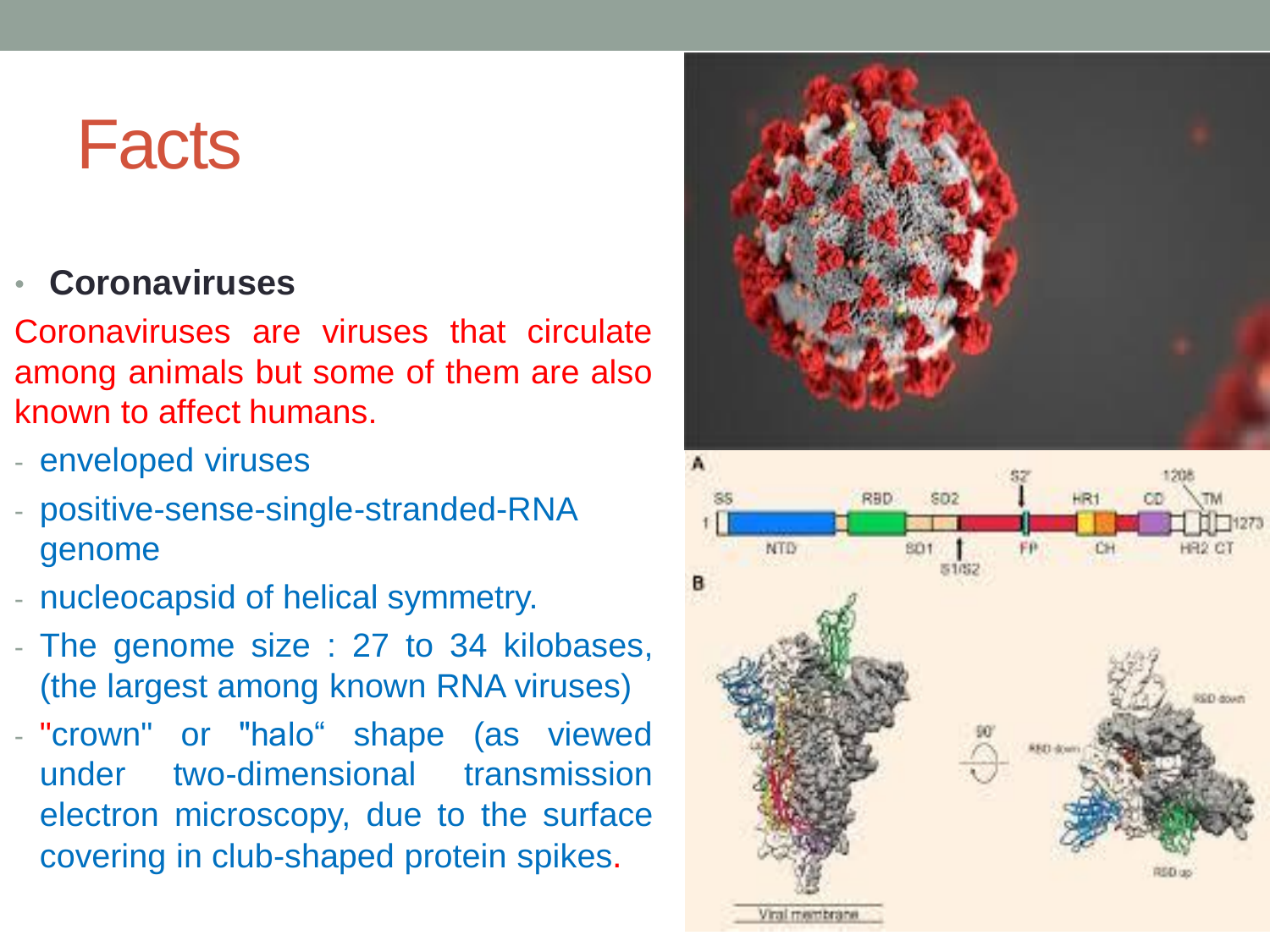# **History**

- Coronaviruses were first discovered in the 1960s.
- The earliest ones discovered in chickens
- two viruses from the nasal cavities of human patients with the common cold (human coronavirus 229E and OC43)
- SARS-CoV in 2003 (outbreak from Hong Kong and China
- HCoV NL63 in 2004 HKU1 in 2005
- MERS-CoV in 2012,
- SARS-CoV-2 in 2019.

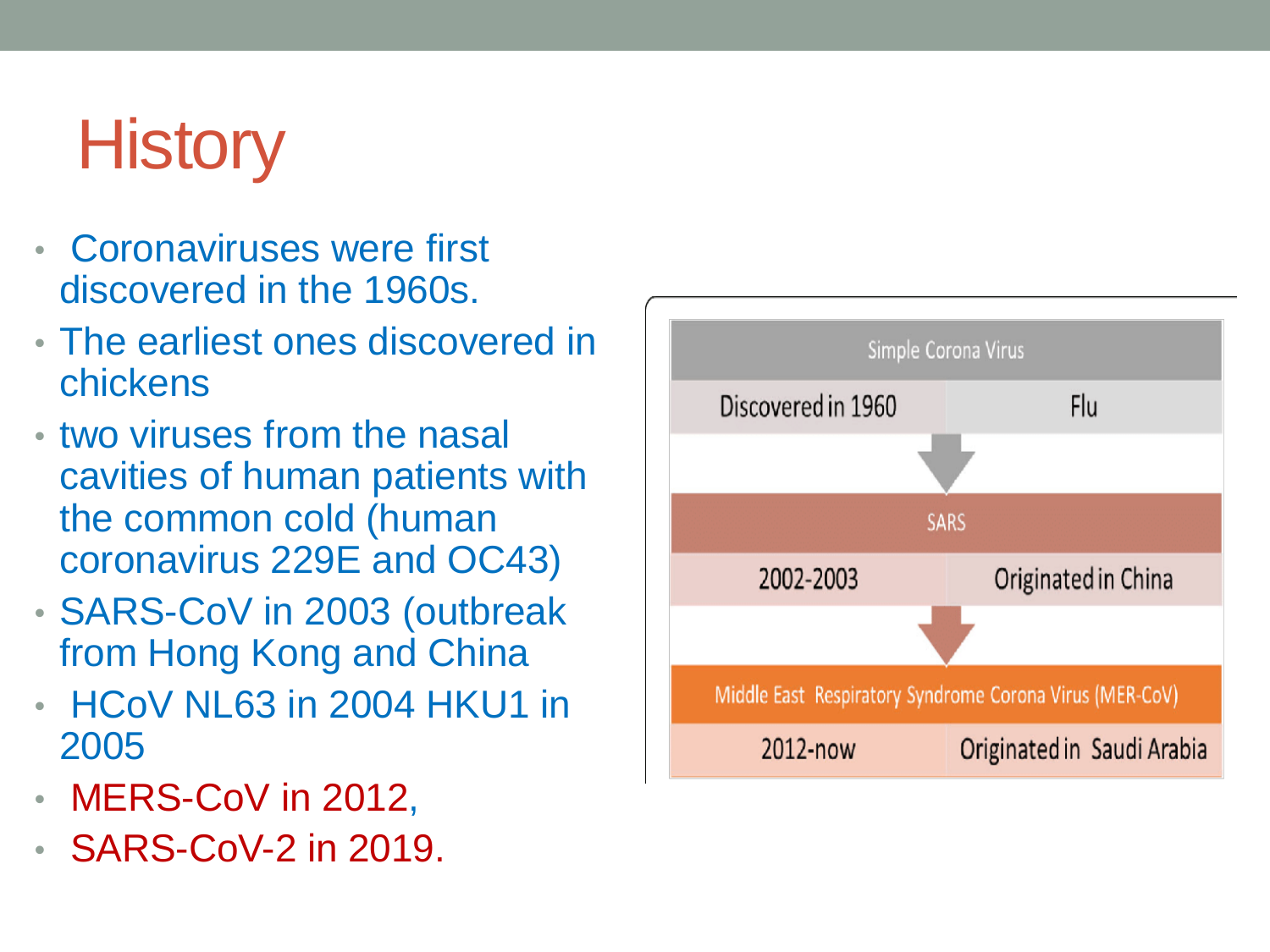### **Clinical features and sequelae**

- Human infections with common coronaviruses are mostly mild and asymptomatic
- Occasionally, the viruses are able to cause more significant lower respiratory tract infections in humans with pneumonia
- Risk factors
- Immunocompromised individuals
- people with cardiopulmonary illnesses
- The elderly
- Smoking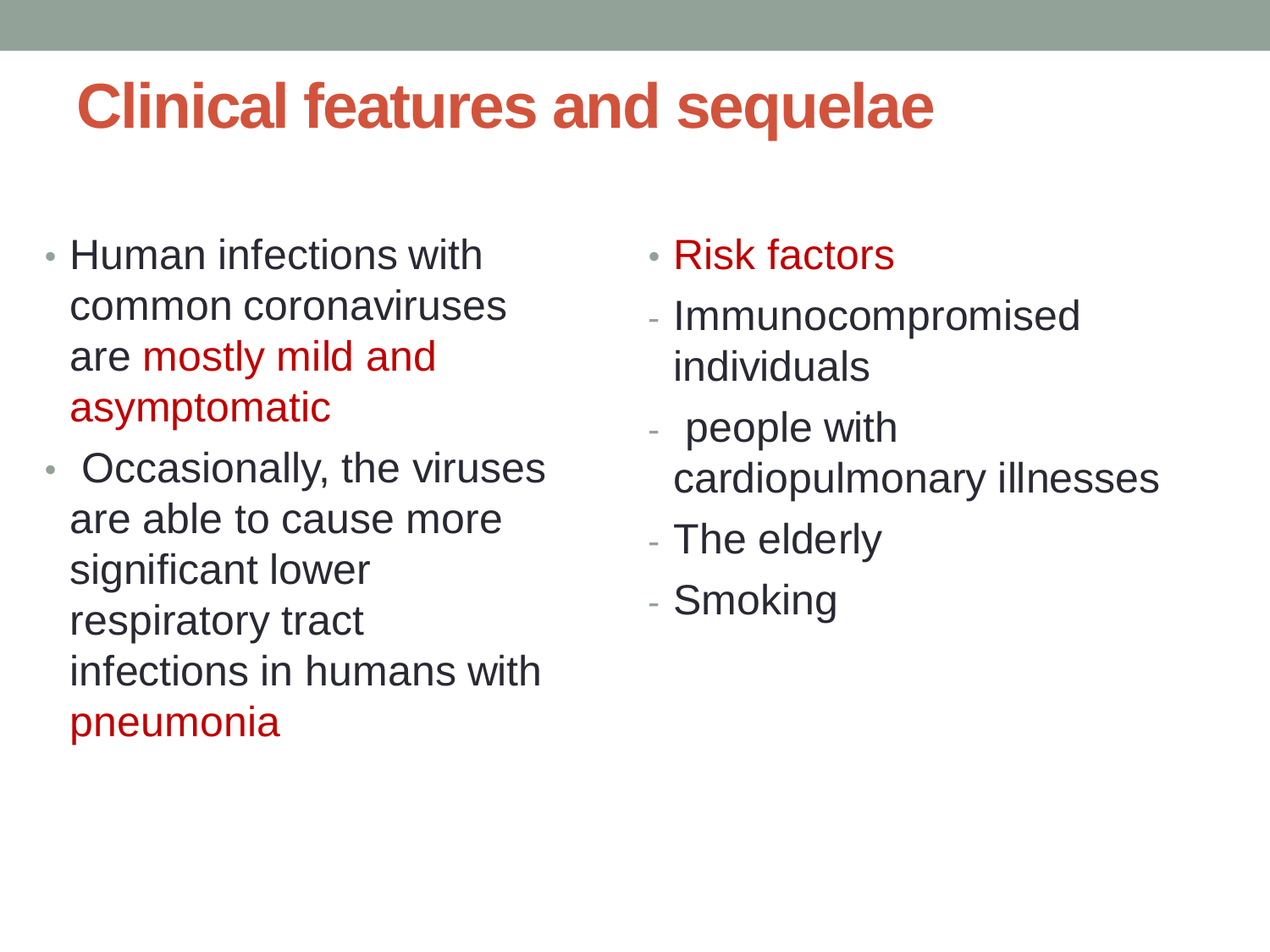• **SARS-CoV** (2003): causing severe pulmonary infections

### • MERS-CoV (2012)

- Symptoms include fever, cough and shortness of breath, with pneumonia as a common clinical diagnosis.
- progress in severe cases to acute respiratory distress syndrome (ARDS), septic shock and multi-organ failure resulting in death.
- In addition, the gastrointestinal tract can be involved with gastrointestinal symptoms, such as diarrhoea.

### • SARS-Cov-2

- symptoms include mainly fever and difficulty breathing, with radiological findings of pneumonia
- However, severe and even critically ill patients with ARDS have also been reported.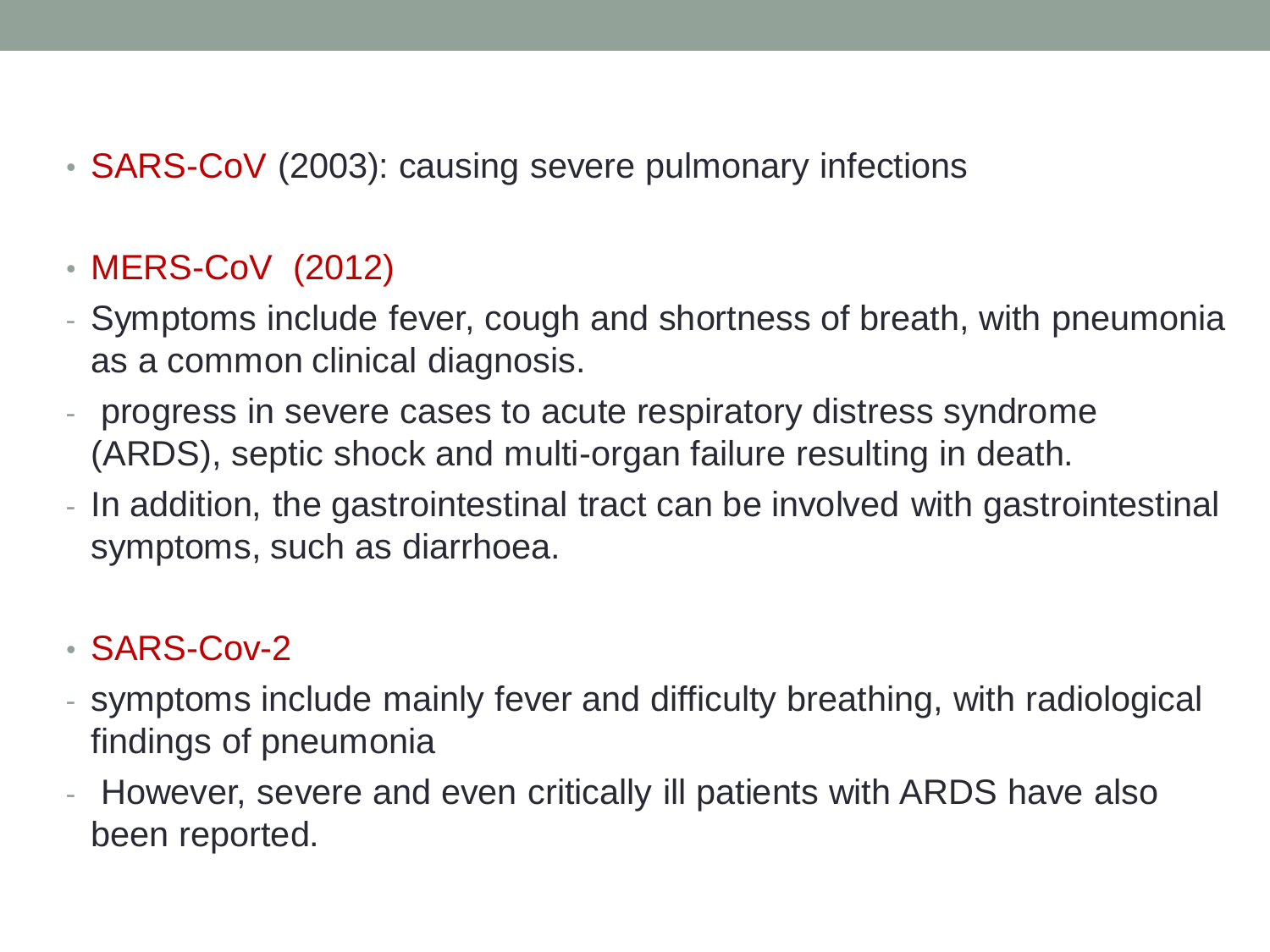# **Epidemiology and Statistics**

#### **Chart 1: Pandemics in recent history**

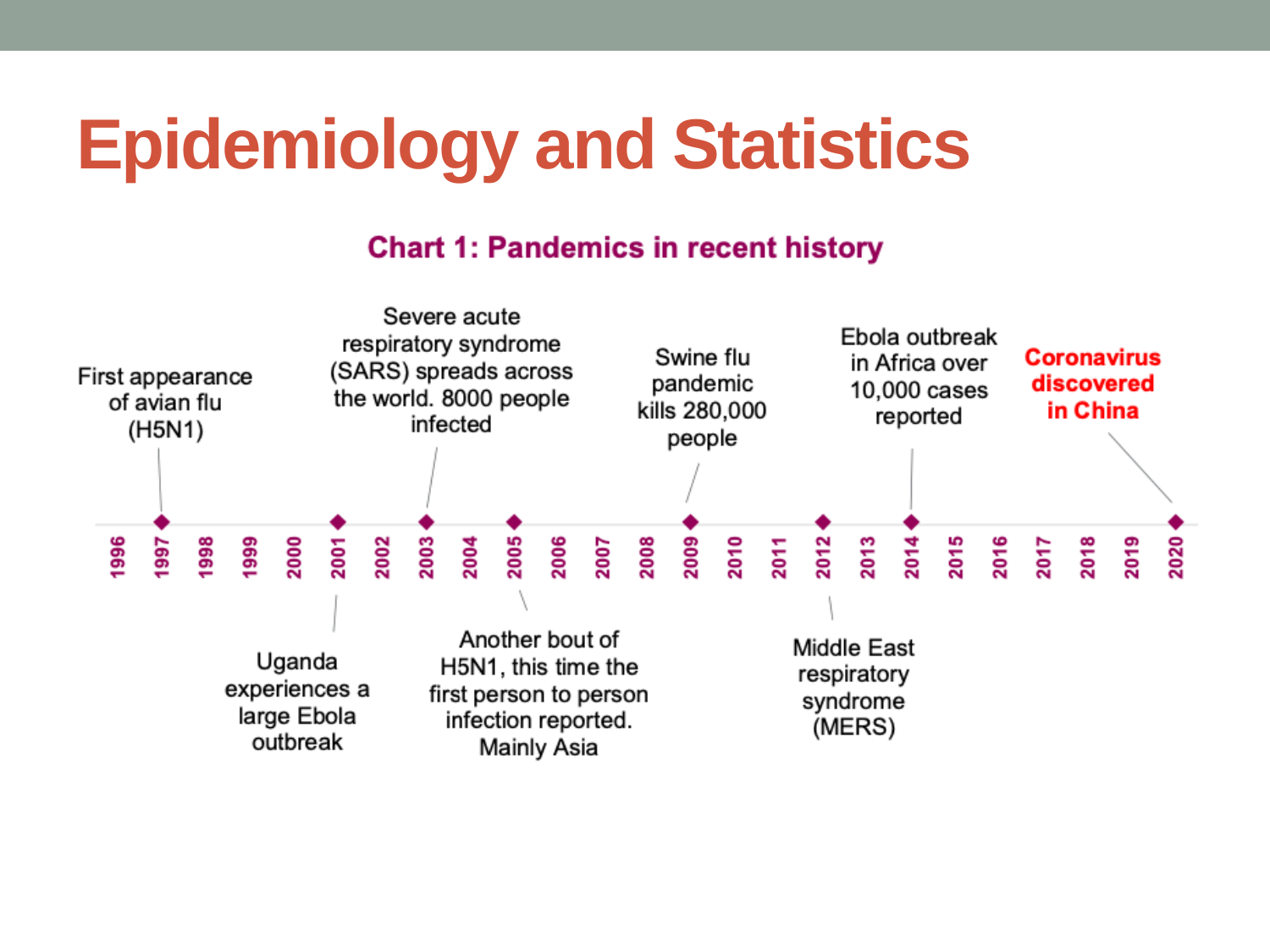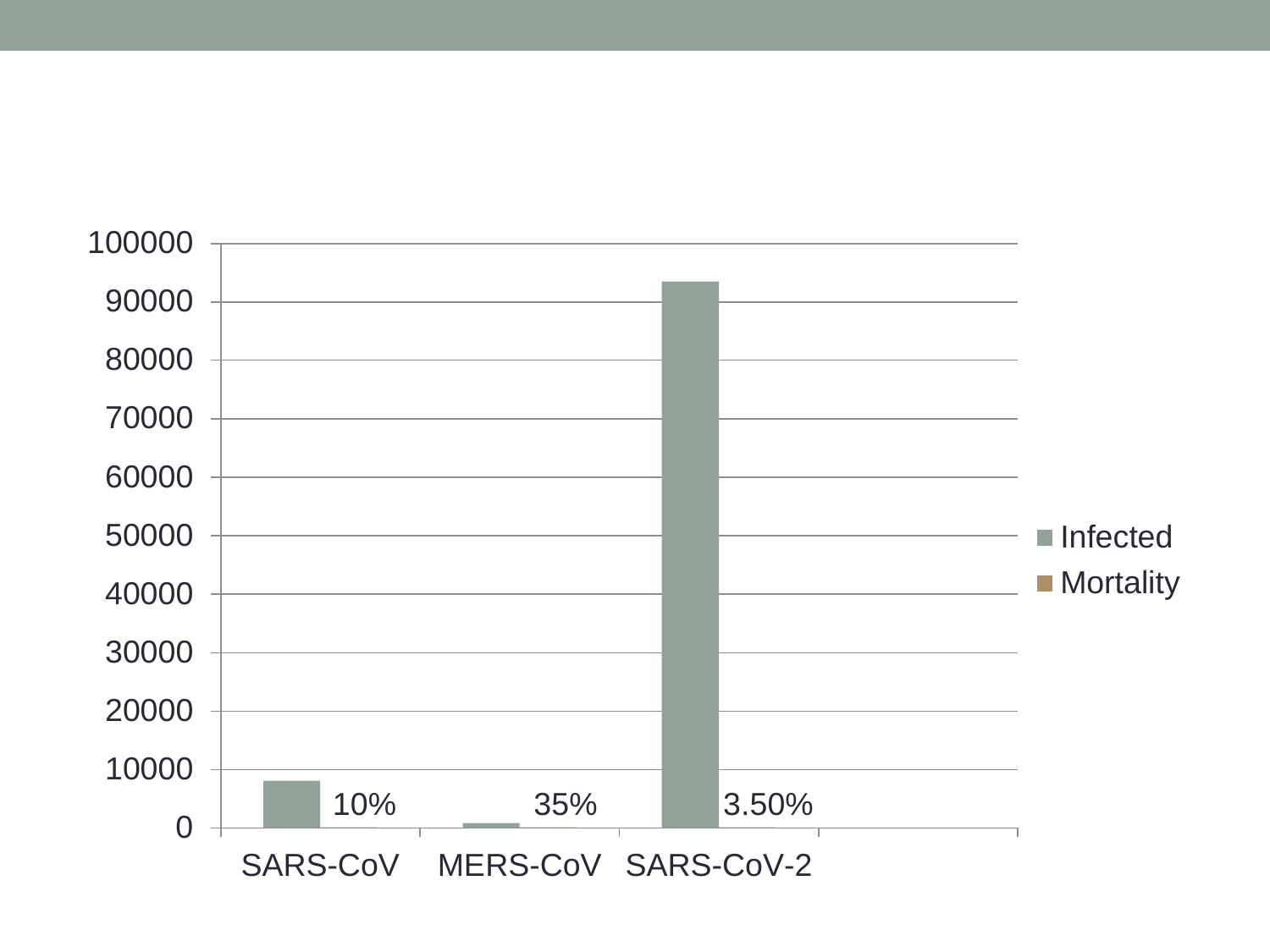### Cases

#### Distribution of cases worldwide

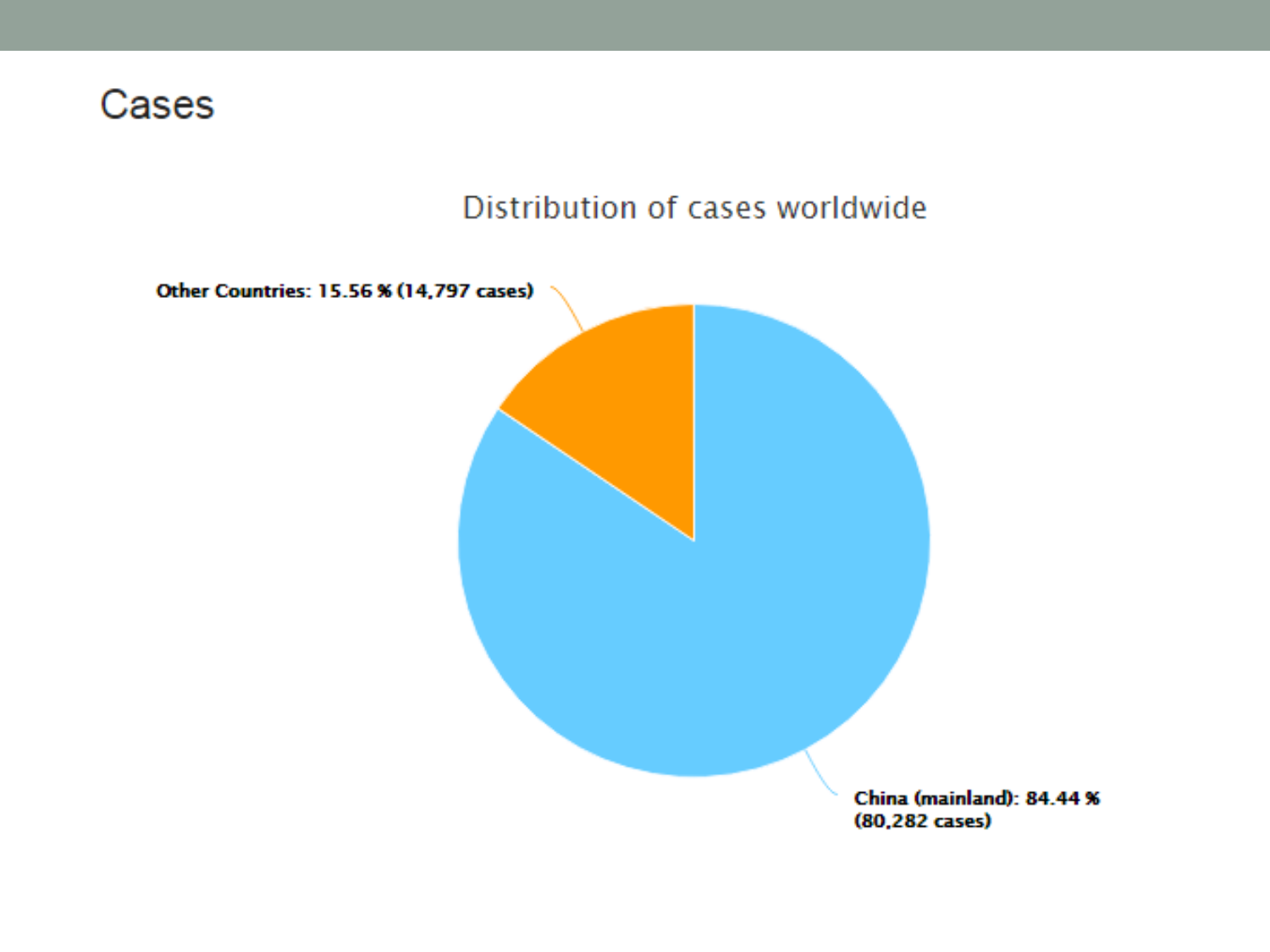#### Daily Cases (worldwide)

The spike observed on Feb. 12 is the result, for the most part, of a change in diagnosis classification for which 13,332 clinically (rather than laboratory) confirmed cases were all reported as new cases on Feb. 12, even though they were diagnosed in the preceding days and weeks. We will distribute these cases over the correct period once the analysis being conducted by the WHO with China's NHC is completed. See also: How to interpret the 15,152 (+600%) surge in new cases of February 12

#### Daily New Cases

Cases per Day Data as of 0:00 GMT+0

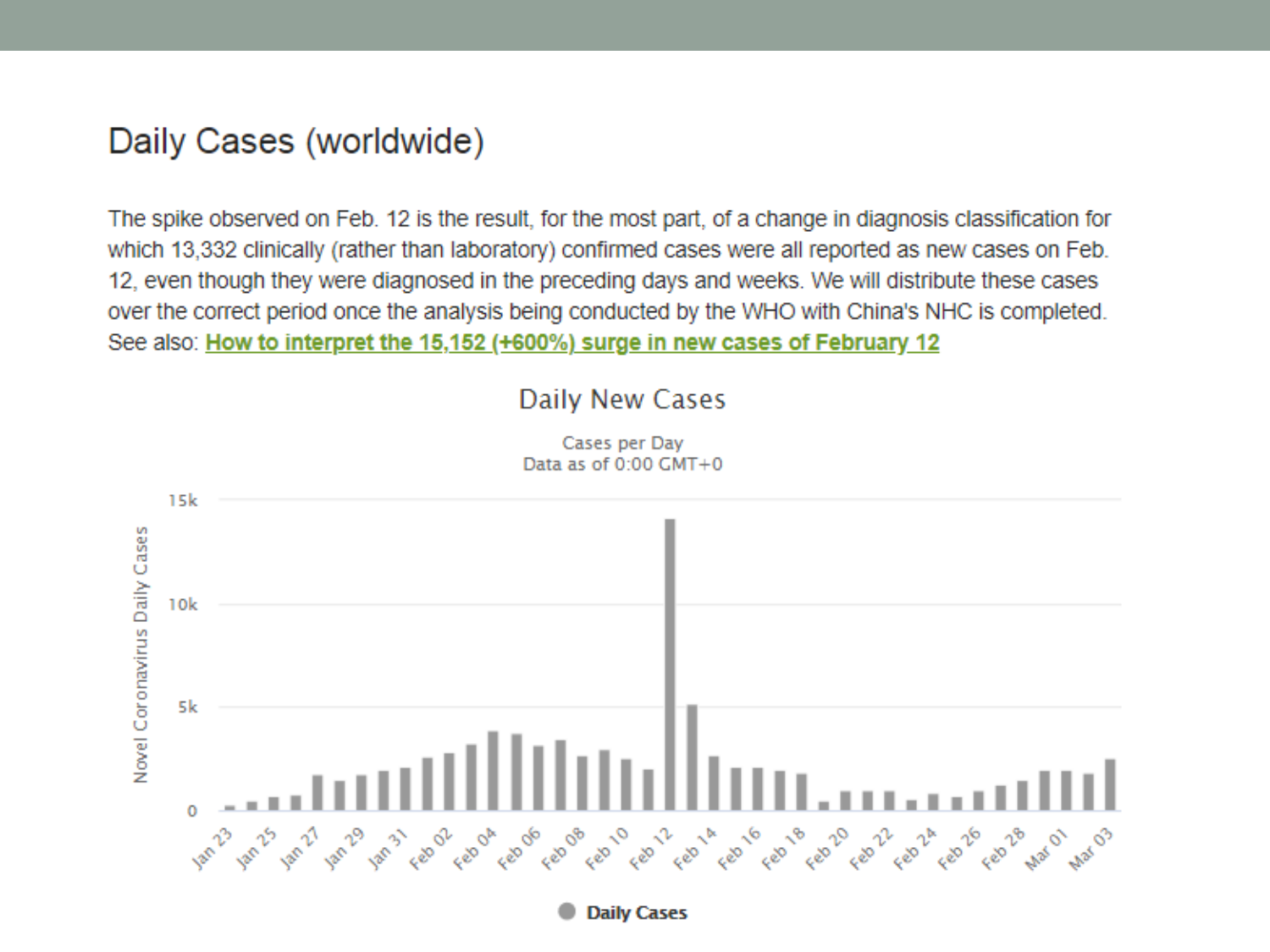#### **Active Cases**

By removing deaths and recoveries from total cases, we get "currently infected cases" or "active cases" (cases still awaiting for an outcome).

#### **Active Cases**



(Number of Infected People)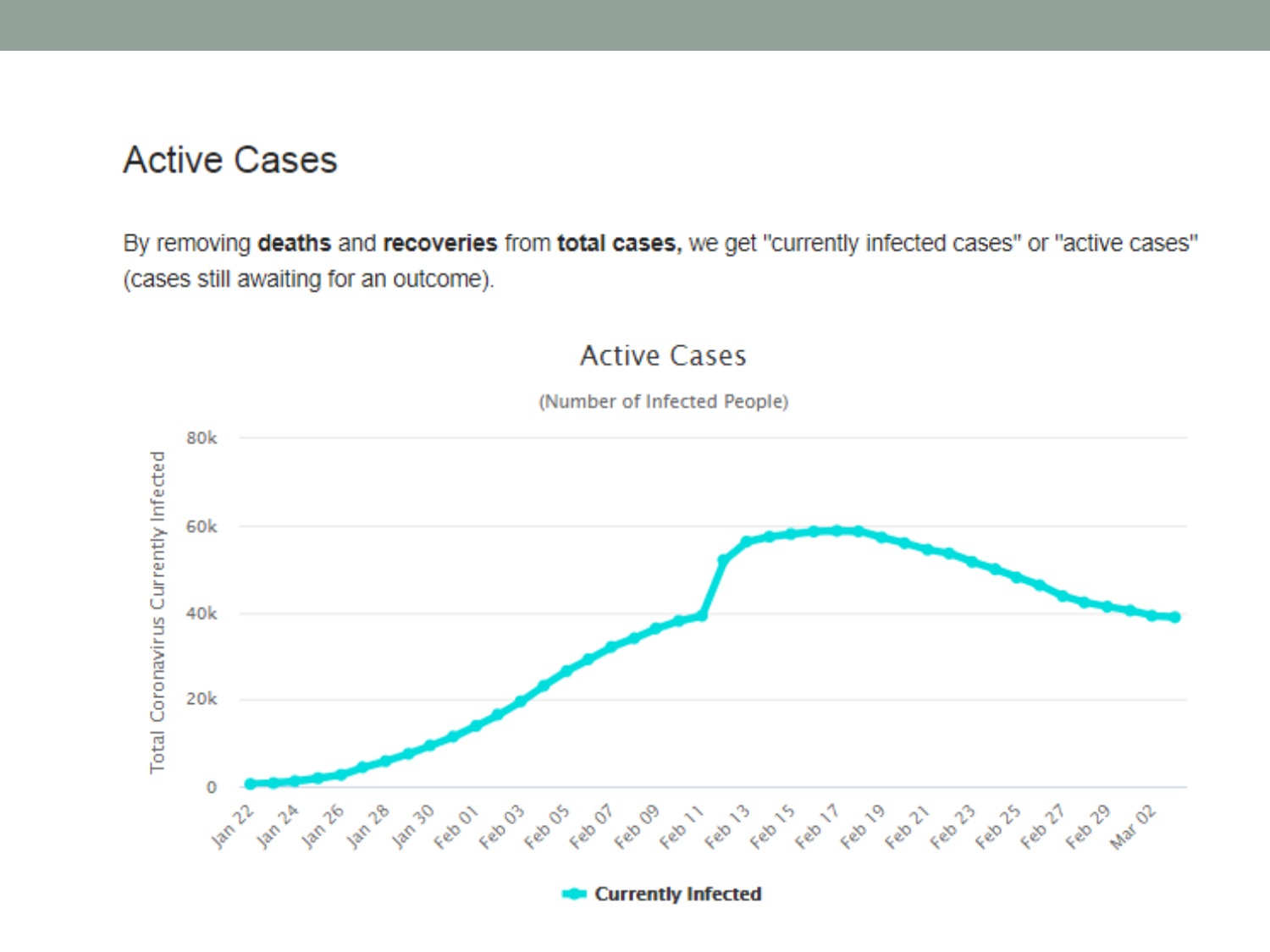### **Transmission**

- A broad range of coronaviruses are found in bats, which might play a crucial role in the virus evolution
- Other animal species can also act as host and animal reservoir.
- The incubation period differs
- SARS-CoV :3–10 days
- MERS-CoV up to 14 days.
- SARS-CoV-2: 14-21 days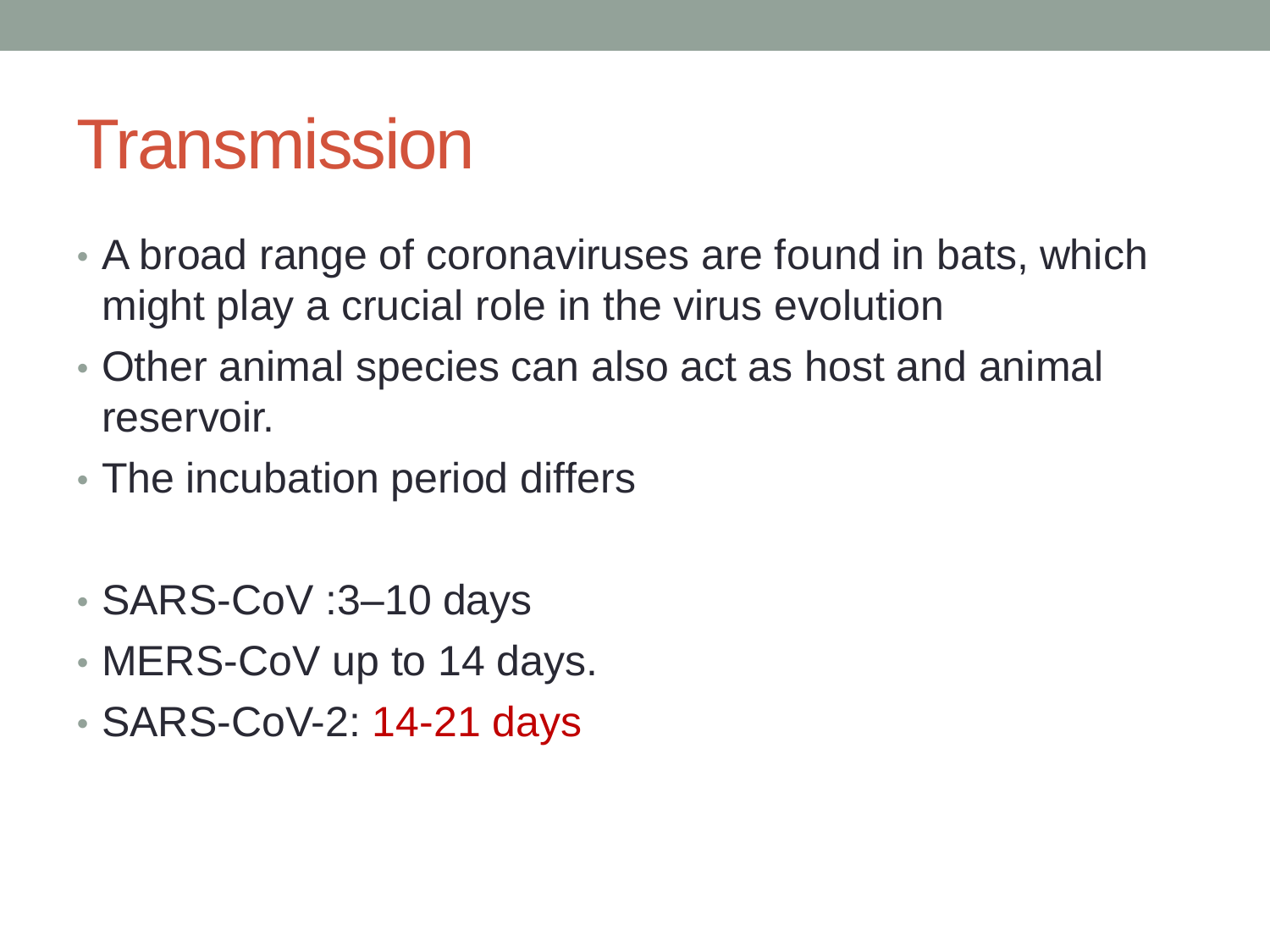## **Transmission**

- In humans, the transmission between an infected individual and others occur through
- droplets from coughing or sneezing
- touching contaminated objects or surfaces
- close contact, such as touching or shaking hands and then touching your nose, eyes or mouth.
- Nosocomial transmission has been described as an important driver in the epidemiology of SARS and MERS.

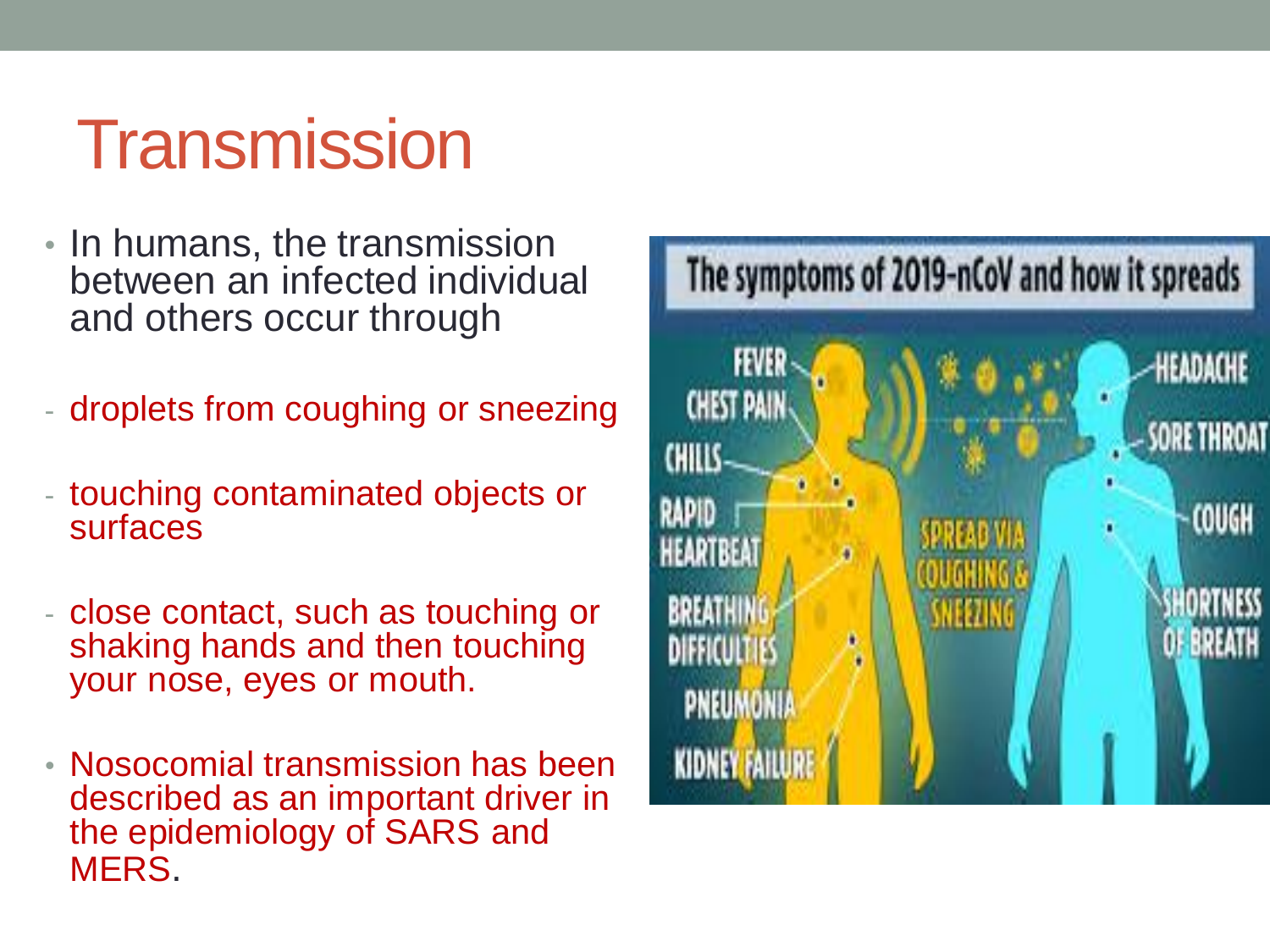#### Distribution of cases outside of mainland China

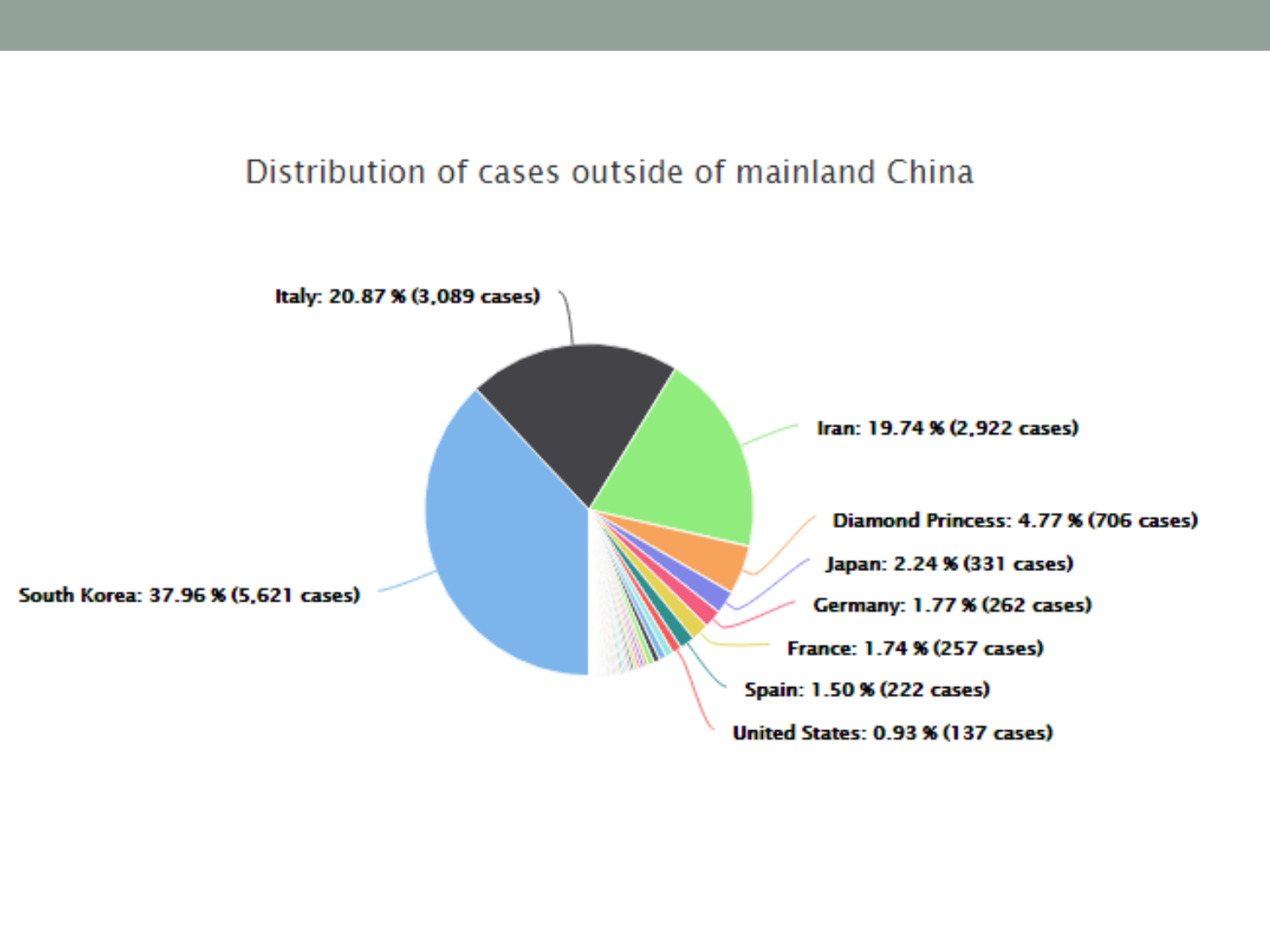# **Diagnosis**

- Clinical and epidemiological picture is the first step.
- it is important to note that one negative result in a patient with strong epidemiological or clinical suspicion for disease should be confirmed with a second specific RT-PCR test targeting a different gene and/or a clinical sample from a different anatomical site.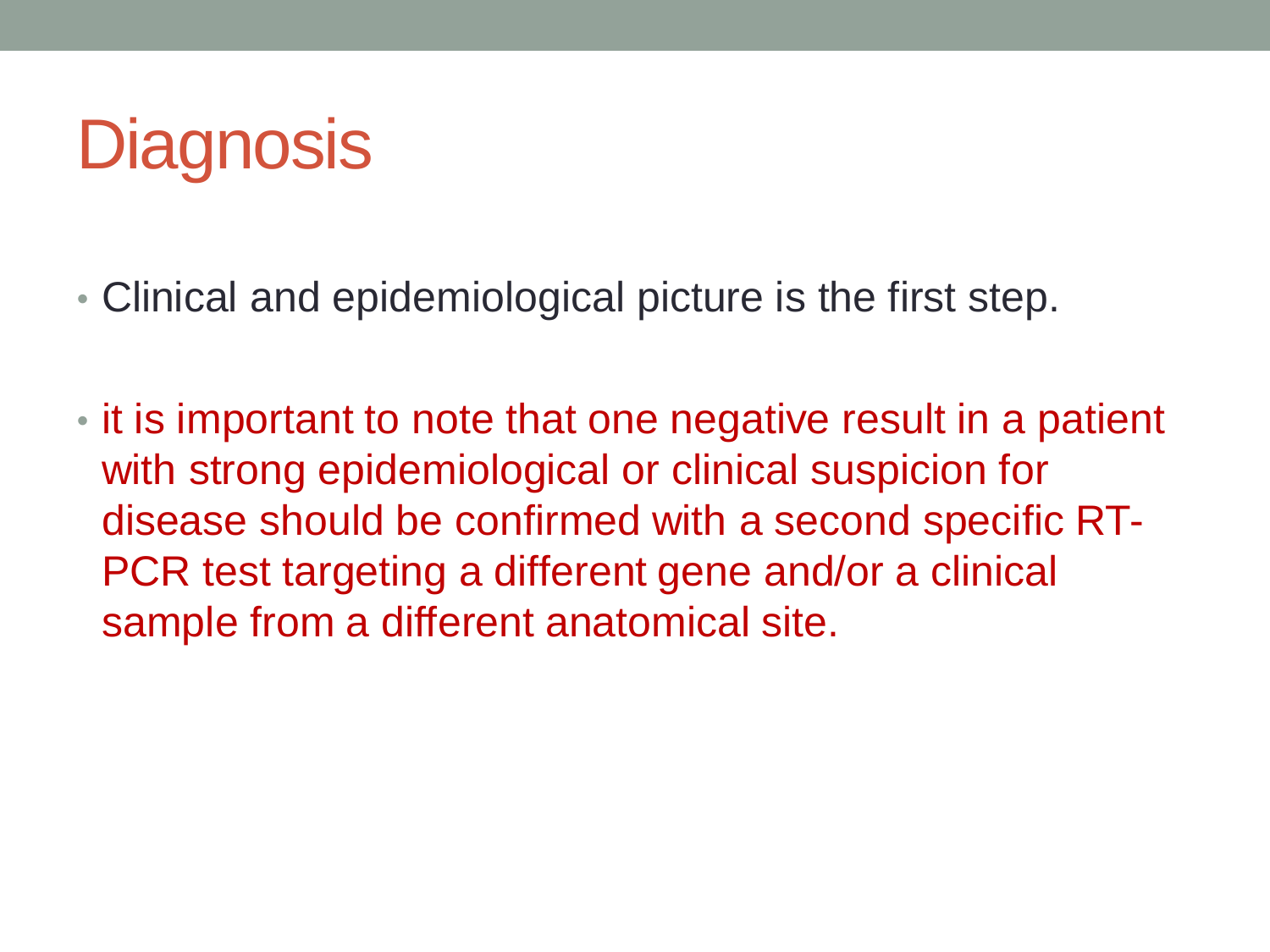## Management and control

- Basic preventative measures:
- including: good respiratory hygiene
- respiratory etiquette
- frequent careful hand washing
- avoiding touching one's eyes, mouth and nose
- sanitary disposal of oral and nasal discharges
- avoiding contact with sick people.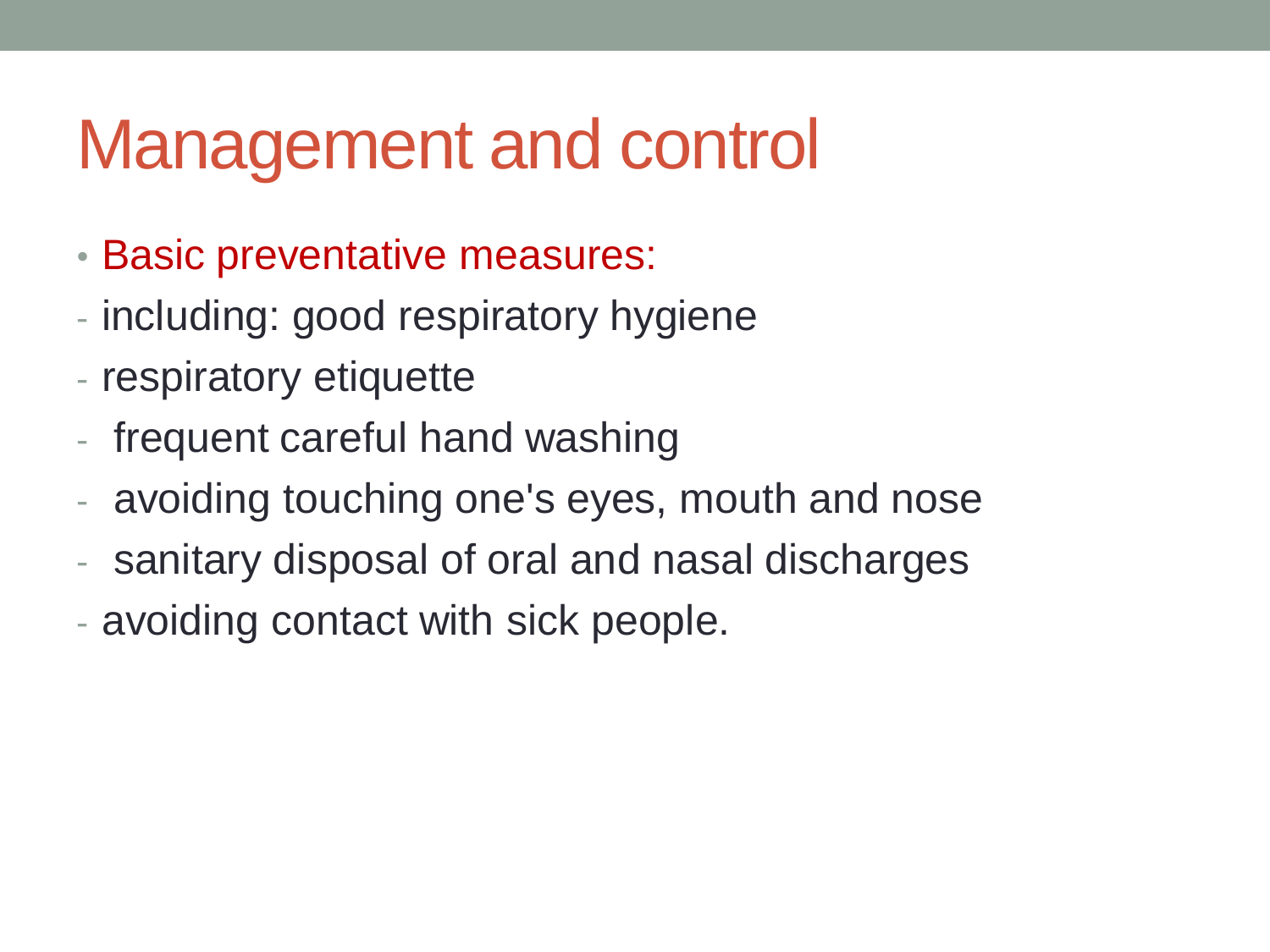## Management and control

- **Are face masks effective in protecting against COVID-19?**
- Face masks help prevent further spread of infection from those who are sick to others around them. However, face masks do not seem to be as effective in protecting those who are not infected.
- FFP-2 respirators can provide protection for two sides

![](_page_16_Picture_4.jpeg)

![](_page_16_Picture_5.jpeg)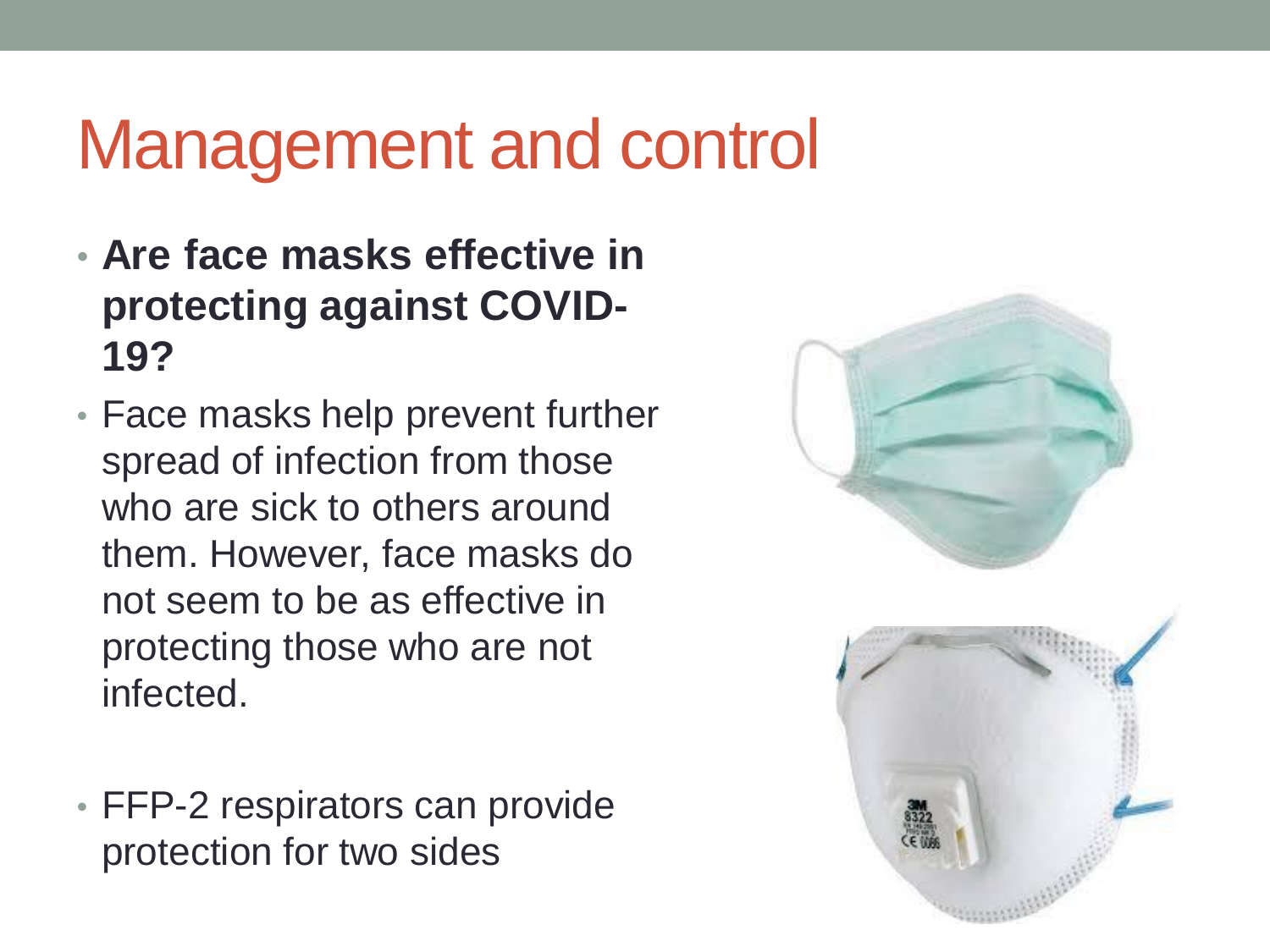### **COVID-19 and animals and food products**

- There is no evidence that any of the animals or animal products authorised for entry into the European Union pose a risk to the health of EU citizens as a result of the presence of COVID-19 in China.
- There has been no report of transmission of the COVID-19 via food.
- travelers are mainly the source of transmission hence they must not be allowed to carry any meat, meat products, milk or dairy products in their luggage.
- There is no evidence that dogs or cats pose a risk of infection to humans.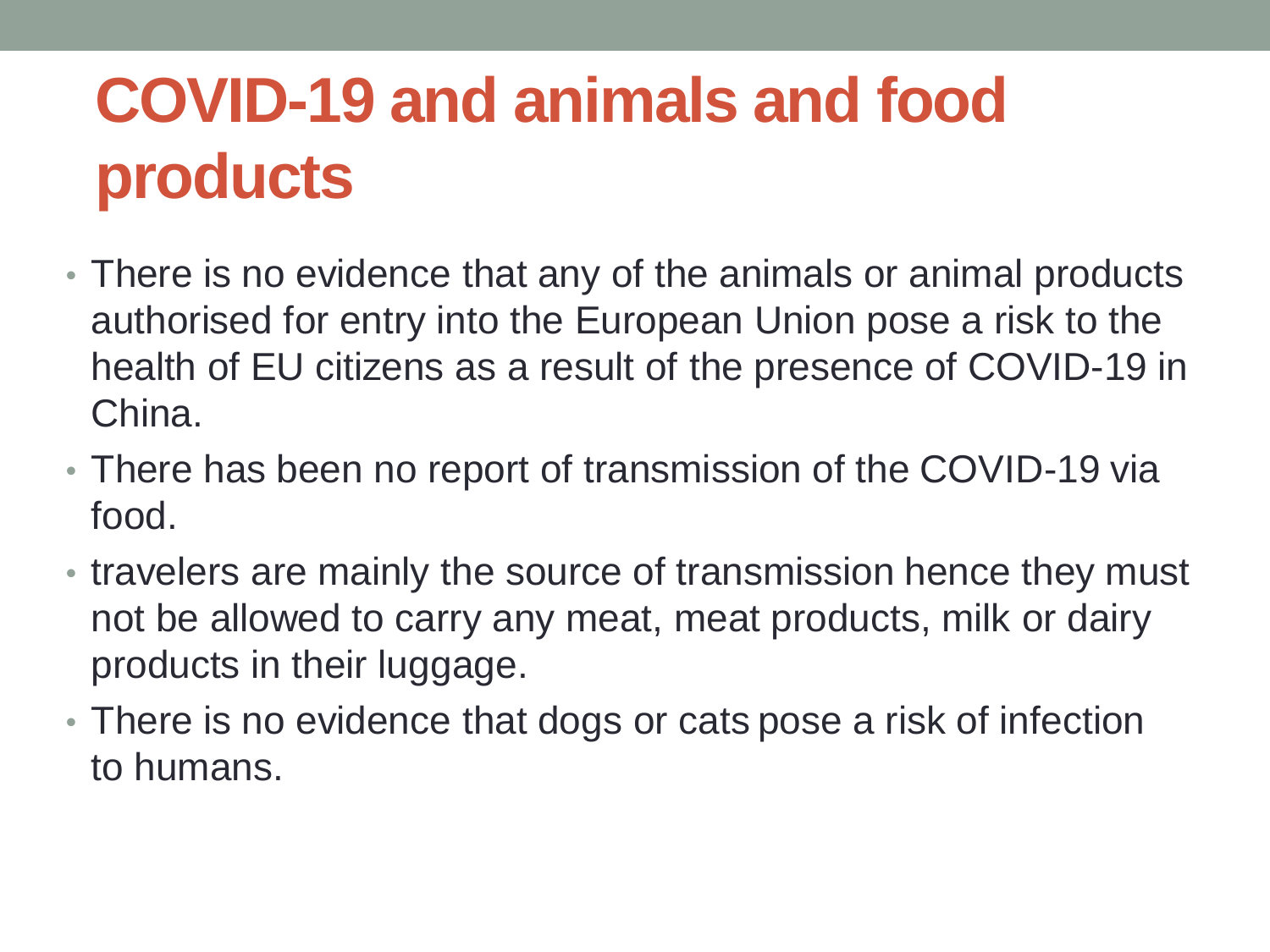### Is it a Bio-War

![](_page_18_Picture_1.jpeg)